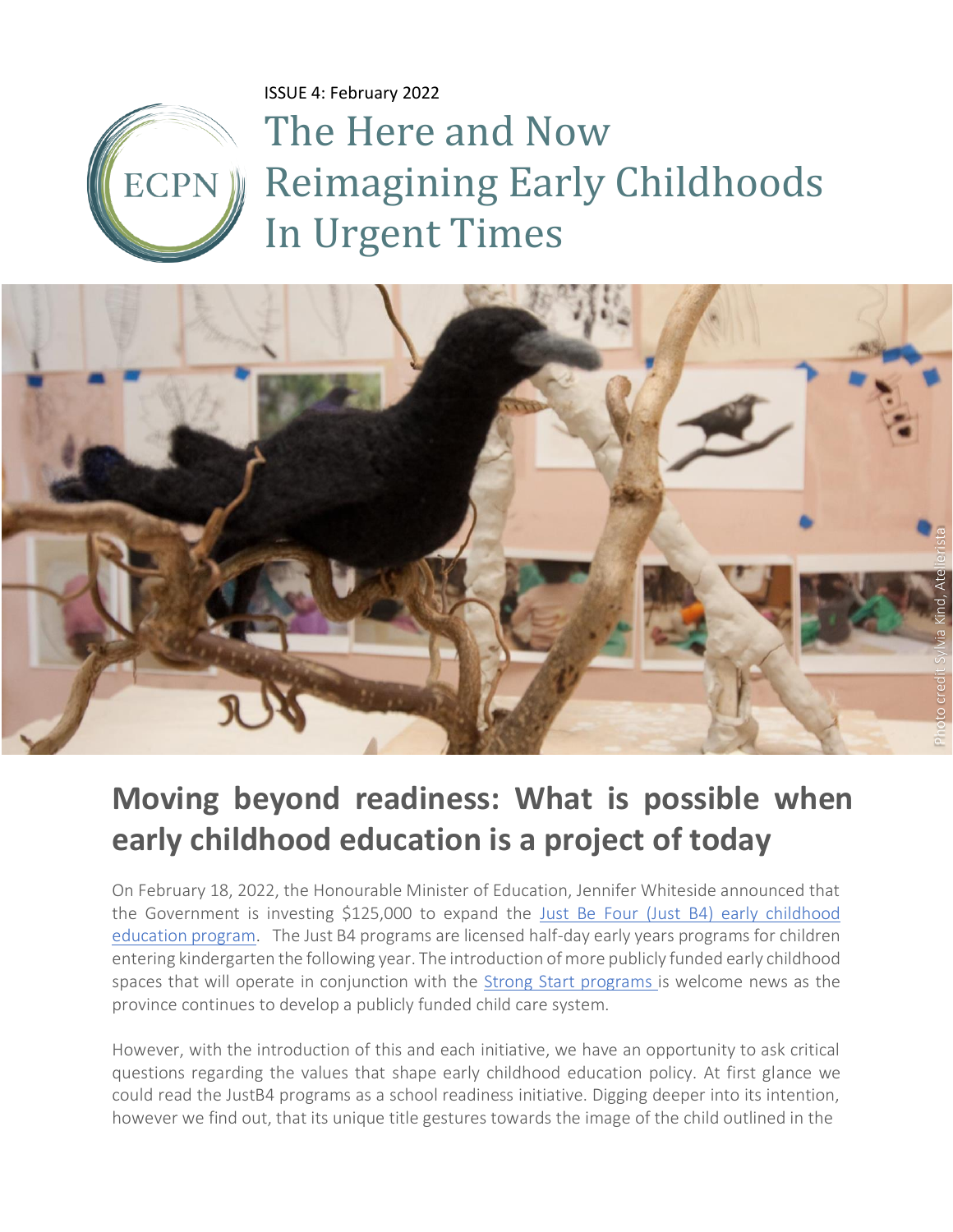[BC Early Learning Framework](https://www2.gov.bc.ca/gov/content/education-training/early-learning/teach/early-learning-framework) (BC ELF). The BC ELF holds an image of children as capable, with individual strengths and grounded in their unique, social, linguistic and cultural heritage. Children are seen as active participants their world, already learning and creating new understandings in their relationships with others. This image envisions early childhood education as spaces where children and adults come together to co-construct curriculum together as they respond to the complexities and challenges of living.

A misunderstanding of the title of this new initiative invites us to remember that it would be a missed opportunity to reduce early childhood education to simply a project of readiness implying that children are incomplete and their value is measured by their future contributions to society. It is imperative that we attend to the possible dangers of an early childhood system that is primarily concerned with assimilating children into a universal standard void of difference and diversity. It is th[e ECPN](https://www.ecpn.ca/)'s hope that by dethroning the discourse of readiness, we can open up new possibilities for developing early years programs and social policies that allow today's children the spaces to learn to live well together in conditions yet unknown.

# **Continuing the Conversation**

In December, 2021, Ministers Chen and Whiteside announced that the [BC Government is seeking](https://www2.gov.bc.ca/gov/content/family-social-supports/caring-for-young-children/childcarebc-engagement)  [input from early childhood educators](https://www2.gov.bc.ca/gov/content/family-social-supports/caring-for-young-children/childcarebc-engagement) and other child care professionals on the future of early childhood education in British Columbia. [Five themes](https://www2.gov.bc.ca/assets/gov/family-and-social-supports/child-care/engagement/childcarebc_presentation_dec1_2021.pdf) were highlighted to guide the consultation process. The ECPN contributed to this discussion with a piece titled [Engaging with Theme #2 of BC](https://www.ecpn.ca/application/files/2416/4021/5784/ISSUE_2.pdf)  Childcare Plan: Educators' Obligations and Re[sponsibilities Towards Difference and Diversity.](https://www.ecpn.ca/application/files/2416/4021/5784/ISSUE_2.pdf) Given current national and international developments, it is fitting to return to the issue of "[making childcare culturally safe and inclusive of all children](https://www.youtube.com/watch?v=o7-fibF6qgI)".

On Wednesday, February 23, 2022, many of us wore pink shirts in support of anti-bullying. This day, known as [Pink Shirt Day](https://www.pinkshirtday.ca/) began in 2007 by two students to support a Grade 9 student bullied for wearing a pink shirt. Yet, the conditions that make bullying, racism and acts of hate continue to flourish in our province, country and beyond. Early Childhood Education needs to tackle racism and other oppressions if we wish to create safe and inclusive spaces for all children. We invite all educators to recommit to the call in the [BC Early Learning Framework](https://www2.gov.bc.ca/gov/content/education-training/early-learning/teach/early-learning-framework) that asks to create a curriculum that considers children's well-being and belonging, grounded in a vision of "[respectfully](https://www2.gov.bc.ca/assets/gov/education/early-learning/teach/earlylearning/early_learning_framework.pdf)  [living and learning together](https://www2.gov.bc.ca/assets/gov/education/early-learning/teach/earlylearning/early_learning_framework.pdf)". The current events in our world are a stark reminder that we actively need to disrupt pedagogical practices that allow for the ongoing systemic injustices embedded in early childhood education.

Read and follow us on Twitter to continue the conversation

**[Join the Conversation](https://twitter.com/EcpnBc/status/1487921983698669571?s=20&t=v4jmKjxCgE6G81L1My0yYw)**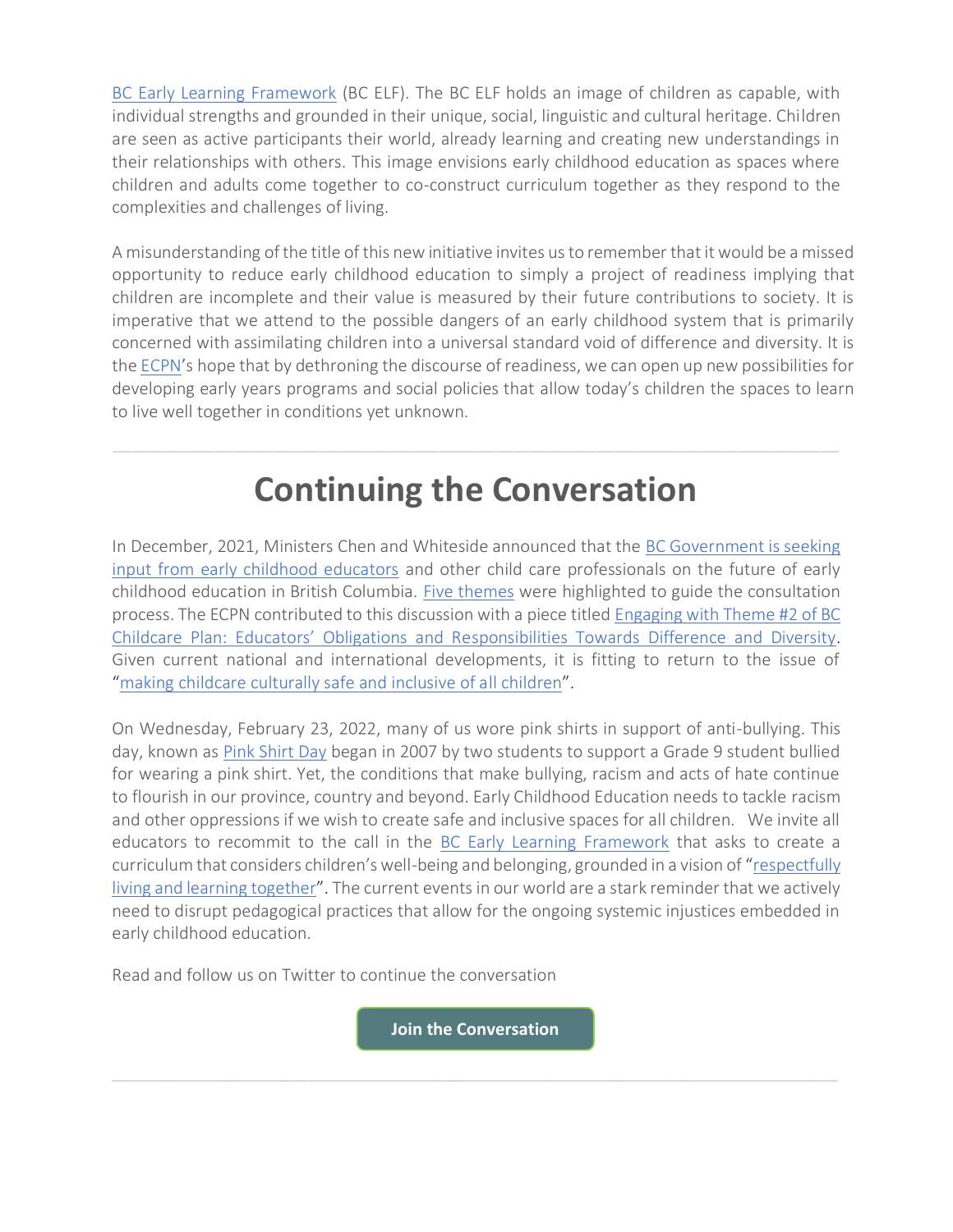# **ECPN Events**

For updates on upcoming events and viewing recordings of ECPN's most recent activities and public events, please follow the links below. To stay up to date with ECPN's events and news, [subscribe](https://www.ecpn.ca/news-updates) to our website.

#### **Drawing as a Passageway for Movement**

A Pedagogist Vlog by Courtney Amber, Chelsea Hann, Frances Smyth, Haideh Hashemi Nouri, Janet Lacroix and Karen Boley in which they came together to engage with their documentation to provoke us to thinking about how we might engage with drawing pedagogically in relation with children, educators, and each other.



**[View](https://www.ecpn.ca/blog/vlogs-video-blog/drawing-passageway-movement) Vlog**



#### **Using Drawing to Visualize Changing Landscapes**

On January 26th, 2022, ECPN's fourth Exposure engaged in dialogue with Nick Conbere's work. Using drawing, printmaking and related digital techniques, Nick shared ways he juxtaposes and layers imagery to encourage connections among disparate ideas and to evoke a sense of memory and history.

**[View](https://www.ecpn.ca/events/past-events/series/conversations-v-pt-2-so-bad) [Recording](https://www.ecpn.ca/events/past-events/exposures/using-drawing-visualize-changing-landscapes)**

#### **Conversations V: Pt. 2-"This is so Bad!"**

On January 25, 2022, early childhood educators Iryna and Katina joined faculty pedagogist Michelle as they shared their living inquiry. Through investigating with bear scat, they shared their inquiry with the children, educators and families in thinking about the complexities in which we coexist on this land.



**[View Recording](https://www.ecpn.ca/events/past-events/series/conversations-v-pt-2-so-bad)**